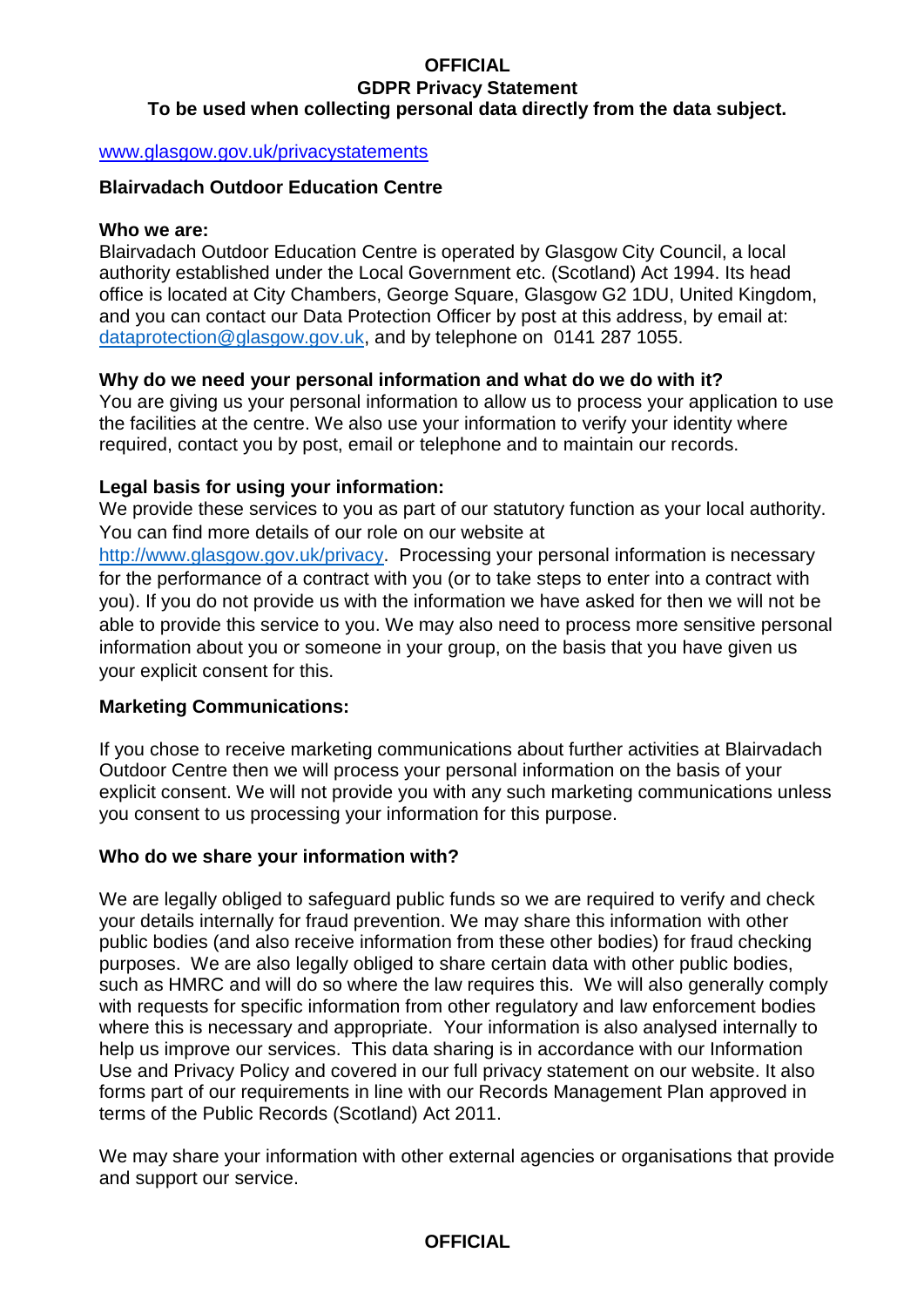### **How long do we keep your information for?**

We only keep your personal information for the minimum period amount of time necessary. Sometimes this time period is set out in the law, but in most cases it is based on the business need. We maintain a records retention and disposal schedule which sets out how long we hold different types of information for. You can view this on our website at<http://www.glasgow.gov.uk/rrds> or you can request a hard copy from the contact address stated above.

#### **Your rights under data protection law:**

- **access to your information** you have the right to request a copy of the personal information that we hold about you.
- **correcting your information** we want to make sure that your personal information is accurate, complete and up to date. Therefore you may ask us to correct any personal information about you that you believe does not meet these standards.
- **Deletion of your information** you have the right to ask us to delete personal information about you where:
	- I. you think that we no longer need to hold the information for the purposes for which it was originally obtained
	- II. we are using that information with your consent and you have withdrawn your consent – see Withdrawing consent to using your information below
- III. you have a genuine objection to our use of your personal information see Objecting to how we may use your information below.
- IV. our use of your personal information is contrary to law or our other legal obligations.

**Restricting how we may use your information** – in some cases, you may ask us to restrict how we use your personal information. This right might apply, for example, where we are checking the accuracy of personal information that we hold about you or we are assessing the objection you have made to our use of your information. This right might also apply if we no longer have a basis for using your personal information but you don't want us to delete the data. Where this right is realistically applied will mean that we may only use the relevant personal information with your consent, for legal claims or where there are other public interest grounds to do so.

**Withdrawing consent to use your information** - Where we use your personal information with your consent you may withdraw that consent at any time and we will stop using your personal information for the purpose(s) for which consent was given. Please contact us as stated above if you wish to exercise any of these rights.

#### **Complaints**:

We aim to directly resolve all complaints about how we handle personal information. If your complaint is about how we have handled your personal information, you can contact the Council's Data Protection Officer by email at<mailto:dataprotection@glasgow.gov.uk> or by telephone on 0141 287 1055.

However, you also have the right to lodge a complaint about data protection matters with the Information Commissioner's Office, who can be contacted by post at: Information Commissioner's Office, Wycliffe House, Water Lane, Wilmslow, Cheshire, SK9 5AF. By

#### **OFFICIAL**